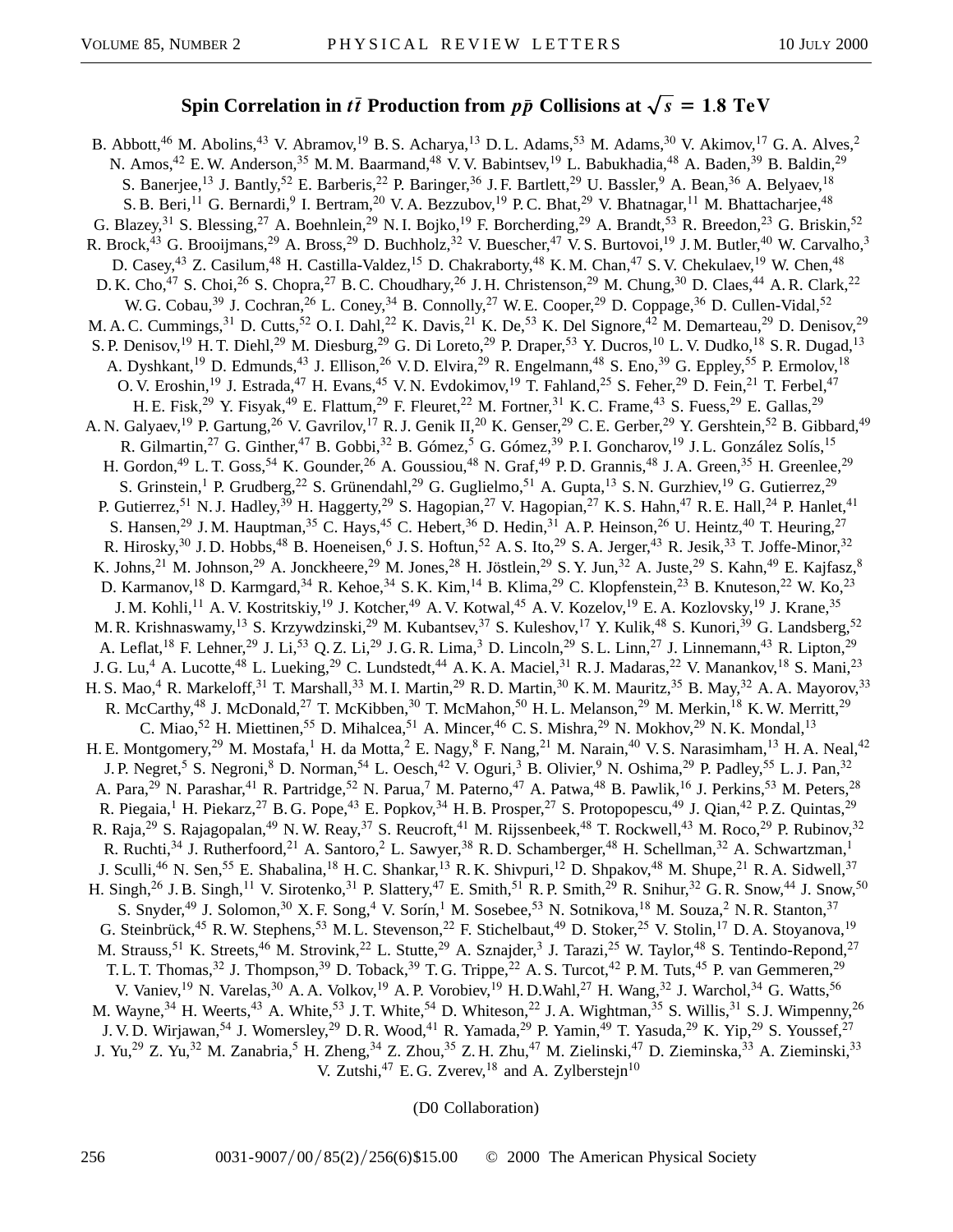*Universidad de Buenos Aires, Buenos Aires, Argentina LAFEX, Centro Brasileiro de Pesquisas Físicas, Rio de Janeiro, Brazil Universidade do Estado do Rio de Janeiro, Rio de Janeiro, Brazil Institute of High Energy Physics, Beijing, People's Republic of China Universidad de los Andes, Bogotá, Colombia Universidad San Francisco de Quito, Quito, Ecuador Institut des Sciences Nucléaires, IN2P3-CNRS, Universite de Grenoble 1, Grenoble, France CPPM, IN2P3-CNRS, Université de la Méditerranée, Marseille, France LPNHE, Universités Paris VI and VII, IN2P3-CNRS, Paris, France DAPNIAService de Physique des Particules, CEA, Saclay, France Panjab University, Chandigarh, India Delhi University, Delhi, India Tata Institute of Fundamental Research, Mumbai, India Seoul National University, Seoul, Korea CINVESTAV, Mexico City, Mexico Institute of Nuclear Physics, Kraków, Poland Institute for Theoretical and Experimental Physics, Moscow, Russia Moscow State University, Moscow, Russia Institute for High Energy Physics, Protvino, Russia Lancaster University, Lancaster, United Kingdom University of Arizona, Tucson, Arizona 85721 Lawrence Berkeley National Laboratory and University of California, Berkeley, California 94720 University of California, Davis, California 95616 California State University, Fresno, California 93740 University of California, Irvine, California 92697 University of California, Riverside, California 92521 Florida State University, Tallahassee, Florida 32306 University of Hawaii, Honolulu, Hawaii 96822 Fermi National Accelerator Laboratory, Batavia, Illinois 60510 University of Illinois at Chicago, Chicago, Illinois 60607 Northern Illinois University, DeKalb, Illinois 60115 Northwestern University, Evanston, Illinois 60208 Indiana University, Bloomington, Indiana 47405 University of Notre Dame, Notre Dame, Indiana 46556 Iowa State University, Ames, Iowa 50011 University of Kansas, Lawrence, Kansas 66045 Kansas State University, Manhattan, Kansas 66506 Louisiana Tech University, Ruston, Louisiana 71272 University of Maryland, College Park, Maryland 20742 Boston University, Boston, Massachusetts 02215 Northeastern University, Boston, Massachusetts 02115 University of Michigan, Ann Arbor, Michigan 48109 Michigan State University, East Lansing, Michigan 48824 University of Nebraska, Lincoln, Nebraska 68588 Columbia University, New York, New York 10027 New York University, New York, New York 10003 University of Rochester, Rochester, New York 14627 State University of New York, Stony Brook, New York 11794 Brookhaven National Laboratory, Upton, New York 11973 Langston University, Langston, Oklahoma 73050 University of Oklahoma, Norman, Oklahoma 73019 Brown University, Providence, Rhode Island 02912 University of Texas, Arlington, Texas 76019 Texas A&M University, College Station, Texas 77843 Rice University, Houston, Texas 77005 University of Washington, Seattle, Washington 98195* (Received 24 February 2000)

The D0 collaboration has performed a study of spin correlation in  $t\bar{t}$  production for the process  $t\bar{t} \to bW^+ \bar{b}W^-$ , where the *W* bosons decay to *ev* or  $\mu \nu$ . A sample of six events was collected during an exposure of the D0 detector to an integrated luminosity of approximately 125 pb<sup>-1</sup> of  $\sqrt{s}$  = 1.8 TeV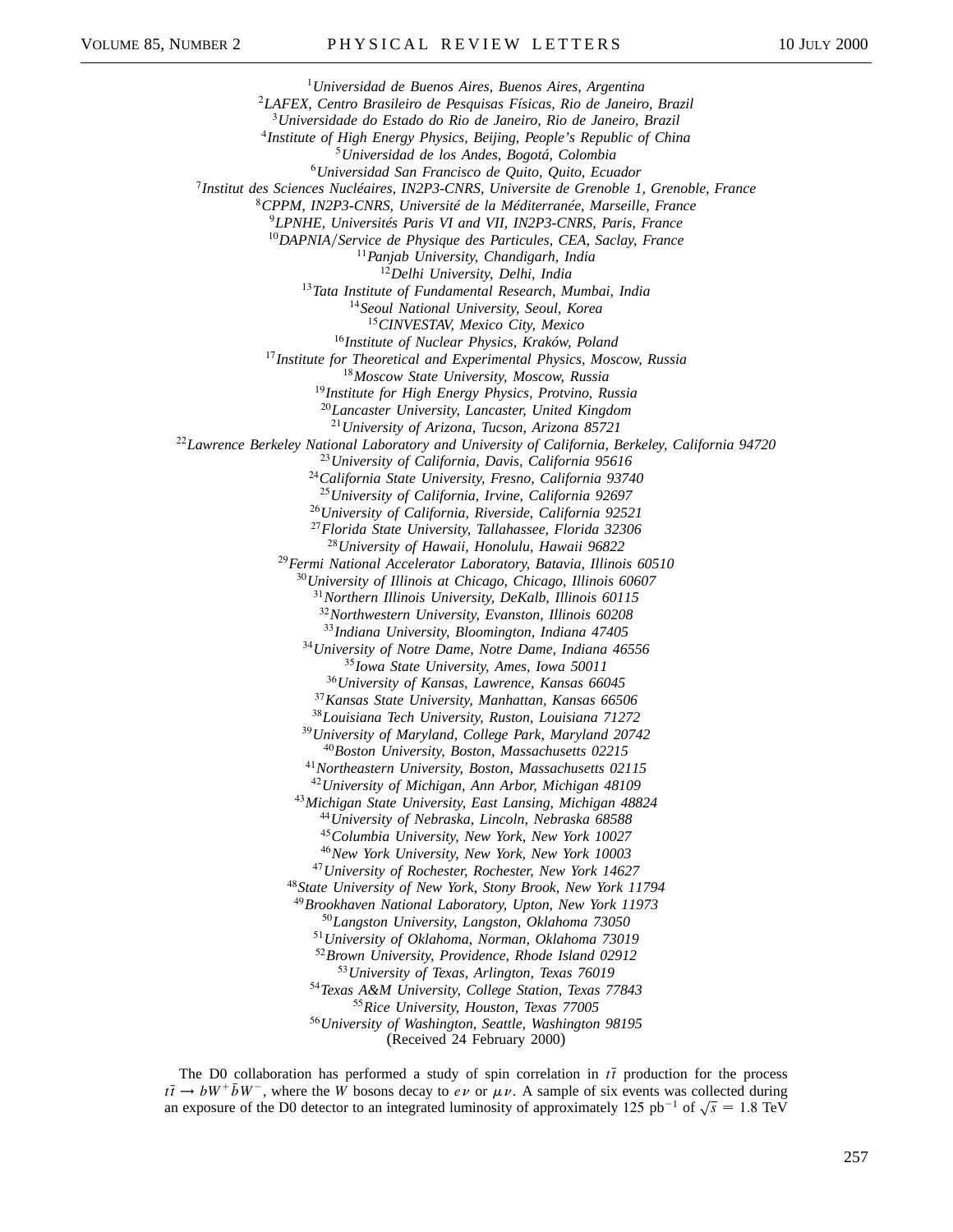$p\bar{p}$  collisions. The standard model (SM) predicts that the short lifetime of the top quark ensures the transmission of any spin information at production to the  $t\bar{t}$  decay products. The degree of spin correlation is characterized by a correlation coefficient  $\kappa$ . We find that  $\kappa > -0.25$  at the 68% confidence level, in agreement with the SM prediction of  $\kappa = 0.88$ .

PACS numbers: 14.65.Ha, 13.88.+e

Pair production of top quarks has been observed [1] in  $p\bar{p}$  collisions at  $\sqrt{s}$  = 1.8 TeV by both the CDF and D0 Collaborations, and the mass and production cross section have been measured in various channels [2,3]. The observed properties agree well with predictions from the standard model (SM).

For a top quark mass of  $m_t = 175$  GeV, the width of the top quark in the SM is  $\Gamma_t = 1.4$  GeV [4], while the typical hadronization scale is  $\Lambda_{\text{QCD}} \approx 0.22 \text{ GeV}$  [5]. The time scale needed for depolarization of the top-quark spin is of the order  $m_t/\Lambda_{\text{QCD}}^2 \gg 1/\Gamma_t$  [6], implying that polarization information should be transmitted fully to the decay products of the top quark. That is, the expected lifetime of the top quark is sufficiently short to prevent long distance effects (e.g., fragmentation) from affecting the  $t\bar{t}$ spin configurations, which are determined by the short distance dynamics of QCD at production [7–11].

The observation of spin correlation in the decay products of  $t\bar{t}$  systems is interesting for several reasons. First, it provides a probe of a quark that is almost free of confinement effects. Second, since the lifetime of the top quark is proportional to the Kobayashi-Maskawa matrix element  $|V_{tb}|^2$ , an observation of spin correlation would yield information about the lower limit on  $|V_{tb}|$ , without assuming that there are three generations of quark families [12]. Finally, many scenarios beyond the standard model [13–16] predict different production and decay dynamics of the top quark, any of which could affect the observed spin correlation.

In the decay of a polarized top quark, charged leptons or quarks of weak isospin  $-\frac{1}{2}$  are most sensitive to the initial polarization. Their angular distribution in the rest frame of the top quark is given by  $1 + \cos\theta$ , where  $\theta$  is the angle between the polarization direction and the line of flight of the charged lepton or down-type quark. Because of the experimental difficulties of identifying jets initiated by a down-type quark, we consider only top-quark events in dilepton channels, i.e., where both *W* bosons in an event decay leptonically ( $e\nu$  or  $\mu\nu$ ). The advantages associated with using these channels are that: (1) objects sensitive to the polarization of the top quark are clearly identified, (2) background is small compared to the lepton  $+$  jets channels, and (3) there are fewer ambiguities associated with assigning objects observed in the detector to their originating quarks. The disadvantages are that the number of events in the dilepton channels is small, and that it is necessary to reconstruct two neutrinos in an event whose combined transverse momenta gives rise to the observed transverse momentum imbalance in the event.

At  $\sqrt{s}$  = 1.8 TeV, 90% of the top quark pairs arise from  $q\bar{q}$  annihilation, and, for unpolarized incident particles, the produced  $t$  and  $\bar{t}$  are also expected to be unpolarized. However, their spins are expected to have strong correlation [12,17] event by event and point along the same axis in the  $t\bar{t}$  rest frame [18]. In an optimized spin quantization basis called the "off-diagonal" basis, contributions from opposite spin projections for top quark pairs arising from  $q\bar{q}$  annihilations are suppressed at the tree level [18] and only like-spin configurations survive. This spin quantization basis can be specified using the velocity  $\beta^*$  and the scattering angle  $\theta^*$  of the top quark with respect to the center-of-mass frame of the incoming partons. The direction of the off-diagonal basis forms an angle  $\psi$  with respect to the  $p\bar{p}$  beam axis that is given by [18,19]

$$
\tan \psi = \frac{\beta^{*2} \sin \theta^* \cos \theta^*}{1 - \beta^{*2} \sin^2 \theta^*}.
$$
 (1)

This particular choice of basis is optimal in the sense that top quarks produced from  $q\bar{q}$  will have their spins fully aligned along this basis. In the limit of top quark production at rest ( $\beta^* = 0$ ), the *t* quark and the  $\bar{t}$  quark will have their spins pointing in the same direction along  $\psi = 0$ .

Defining  $\theta_+$  as the angle between one of the charged leptons and the axis of quantization in the rest frame of its parent top quark, and similarly defining  $\theta$  for the other charged lepton, the spin correlation can be expressed as [18,20]:

$$
\frac{1}{\sigma} \frac{d^2 \sigma}{d(\cos \theta_+) d(\cos \theta_-)} = \frac{1 + \kappa \cos \theta_+ \cos \theta_-}{4}, \quad (2)
$$

where the correlation coefficient  $\kappa$  describes the degree of correlation present prior to imposition of selection criteria or effects of detector resolutions. For  $t\bar{t}$  production at the Tevatron, the SM predicts  $\kappa = 0.88$  [21]. In the off-diagonal basis, the correlation coefficient for  $q\bar{q} \rightarrow t\bar{t}$ on-anagonal basis, the correlation coefficient for  $qq \rightarrow tr$ <br>is  $\kappa = 1$ . When  $gg \rightarrow t\bar{t}$  is included at  $\sqrt{s} = 1.8$  TeV, the correlation is reduced to  $\kappa = 0.88$ . The distribution is symmetric with respect to the exchange of  $\theta_+$  and  $\theta_-,$ and it is therefore not necessary to identify the electric charge of the leptons. The physical meaning of  $\kappa$  in any spin quantization basis corresponds to the fractional difference between the number in which the top-quark spins are aligned and the number of events in which they have opposite directions.

The events used in this analysis are identical to those used to extract the mass of the top quark in our dilepton sample [2]. They were recorded using the D0 detector [22], which consists of a nonmagnetic tracking system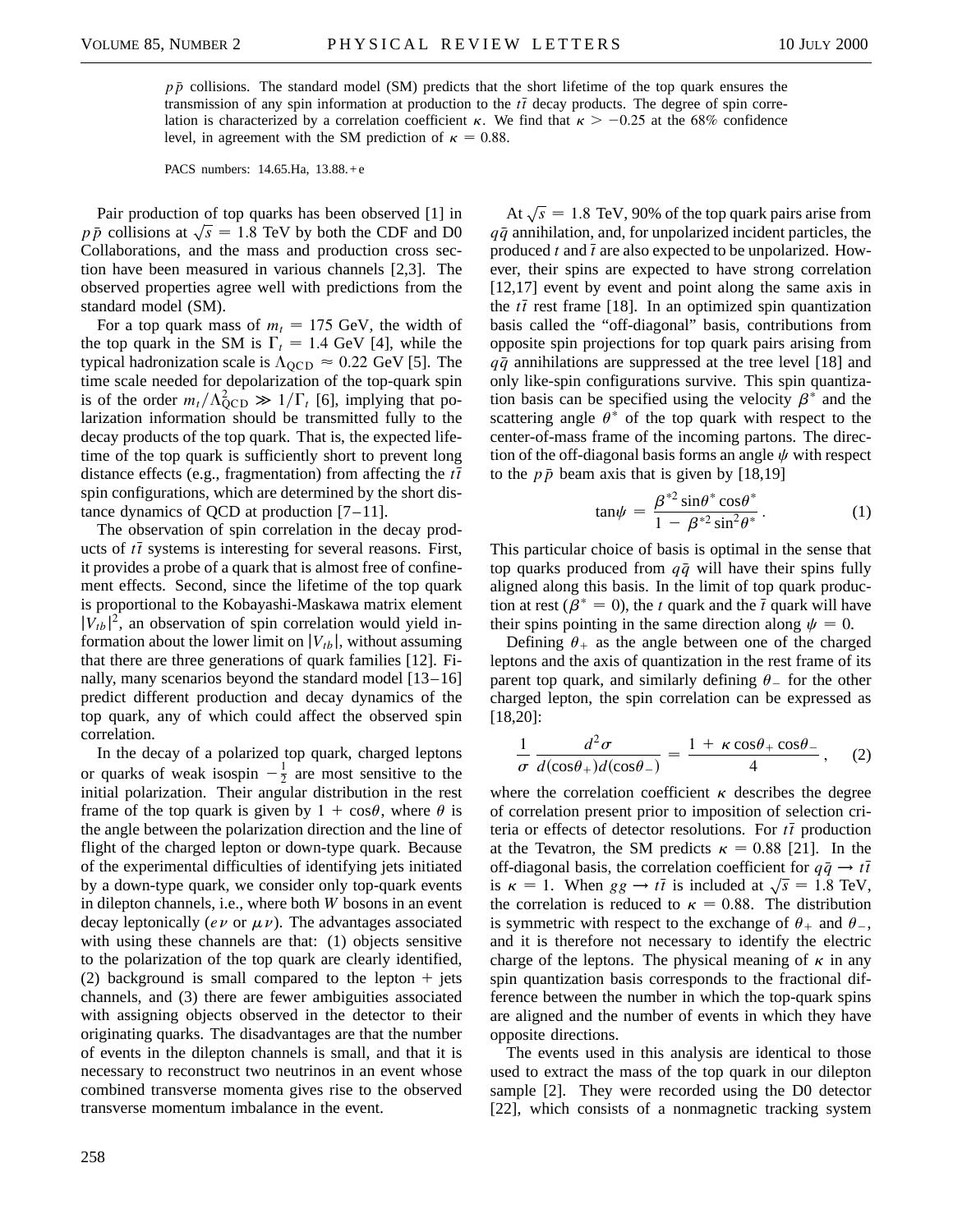including a transition radiation detector (TRD), a liquidargon/uranium calorimeter segmented in depth into several electromagnetic (EM) and hadronic layers, and an outer toroidal muon spectrometer. The final sample consists of three  $e\mu$  events, two *ee* events, and one  $\mu\mu$  event, with expected backgrounds of  $0.21 \pm 0.16$ ,  $0.47 \pm 0.09$ , and  $0.73 \pm 0.25$  events, respectively [2].

To study the distribution in  $(cos\theta_+, cos\theta_+)$ , we must deduce the momenta of the two neutrinos. The weighting scheme we use is the previously developed neutrino weighting method [2]. In this method, each neutrino rapidity is selected from a range of values following a distribution consistent with the decay kinematics in  $t\bar{t}$  events. We assume the  $t\bar{t}$  dilepton decay hypothesis, and the constraints that  $m(l_1\nu_1) = m(l_2\nu_2) = m_W$  and  $m(l_1\nu_1b_1) =$  $m(l_2\nu_2b_2) = m_t$ . The problem can be solved by providing a specific input mass  $m_t$  that we assume to be  $m_t = 175$  GeV. We then solve for the neutrino momentum vectors, obtaining up to four solutions, and assign a weight to each solution to characterize how likely it is to represent  $t\bar{t}$  production. A weight is assigned to each solution based on the extent to which the sum of transverse momentum components  $\sum p_k(\nu \nu)$   $(k = x, y)$  of the two neutrinos in the solution agrees with the measured missing transverse momentum component  $\mathbf{E}_k$  ( $k = x, y$ ) in the event. A Gaussian distribution with a width of 4 GeV is assumed for each component of the  $E_k$  [2]. The weight is calculated as

$$
w^{\nu} = \prod_{k=x,y} \exp \biggl[ -\frac{[\not{E}_k - p_k(\nu \nu)]^2}{2\sigma^2} \biggr].
$$
 (3)

The physical objects in the events are smeared to take into consideration the finite resolution of the detector, and we consider both possible pairings of the two charged leptons with the two jets assigned to *b* quarks. The presence of a third jet is also taken into consideration [2].

For each solution, we can then boost the decay products into the rest frame of the original top quarks and calculate the relevant decay angles  $(cos\theta_+, cos\theta_-)$ . The event fitter returns many such solutions for an event, and the goal is to deduce the original value of  $(cos\theta_+, cos\theta_-)$  from the reconstructed distributions.

The differential cross section depends on the product  $\xi = \cos\theta_+ \cos\theta_-.$  We define an asymmetry A for all solutions in an event as [7,10,18]:

$$
\mathcal{A} = \frac{1}{\sigma} \left( \int_0^1 \frac{d\sigma}{d\xi} d\xi - \int_{-1}^0 \frac{d\sigma}{d\xi} d\xi \right). \tag{4}
$$

For perfect resolution and acceptance,  $\mathcal A$  is expected to be  $\kappa/4$ .

Since the event fitter returns solutions with assigned weights and there is no "unique" solution, we sum the weights for all the solutions to populate the distribution  $\xi$ , which is shown in Fig. 1 for the 6 events. The values of A are listed in Table I.



FIG. 1. Distribution of  $\xi$  for the 6 dilepton events.

Monte Carlo event generators such as HERWIG [23] and PYTHIA [24], in their current implementation, do not take proper account of spin correlation in  $t\bar{t}$  production, and the two top quarks in an event are made to decay independently of each other, i.e.,  $\kappa = 0$  is assumed. To include the effects of spin correlation,  $t\bar{t}$  events from the PYTHIA event generator are sampled at the generator level with the weight  $(1 + \kappa \xi)$ , where  $\xi$  is calculated from information at the generator level. We have checked this method against a Monte Carlo containing a fully correlated matrix element (where  $\kappa = 1$  for  $t\bar{t}$  events initiated from  $q\bar{q}$  annihilation) and found the two methods are equivalent [21].

To estimate the sensitivity of our method, we created 1500 ensembles of 6 events consisting of appropriate fractions of  $t\bar{t}$  signal and background. From Monte Carlo studies, we expect  $\mathcal{A} = 0.207 \pm 0.006$  for full spin correlation ( $\kappa = 1$ ) when all detector and background effects are included, while  $\mathcal{A} = 0.25$  for perfectly reconstructed events without any background. The statistical uncertainty on our measurements is estimated to be 0.20 from these ensemble studies. Similar tests were performed for ensembles of 6 events without spin correlation ( $\kappa = 0$ ), and

TABLE I. Asymmetry values for the 6 dilepton events at D0.

| Event number | Event type | А               |
|--------------|------------|-----------------|
| 10822        | ee         | 0.34            |
| 12814        | $e\mu$     | $-0.16$         |
| 15 5 3 0     | $\mu \mu$  | 0.50            |
| 26920        | $e\mu$     | 0.85            |
| 30 31 7      | ee         | 0.52            |
| 417          | $e\mu$     | $-0.19$         |
|              |            | $0.31 \pm 0.22$ |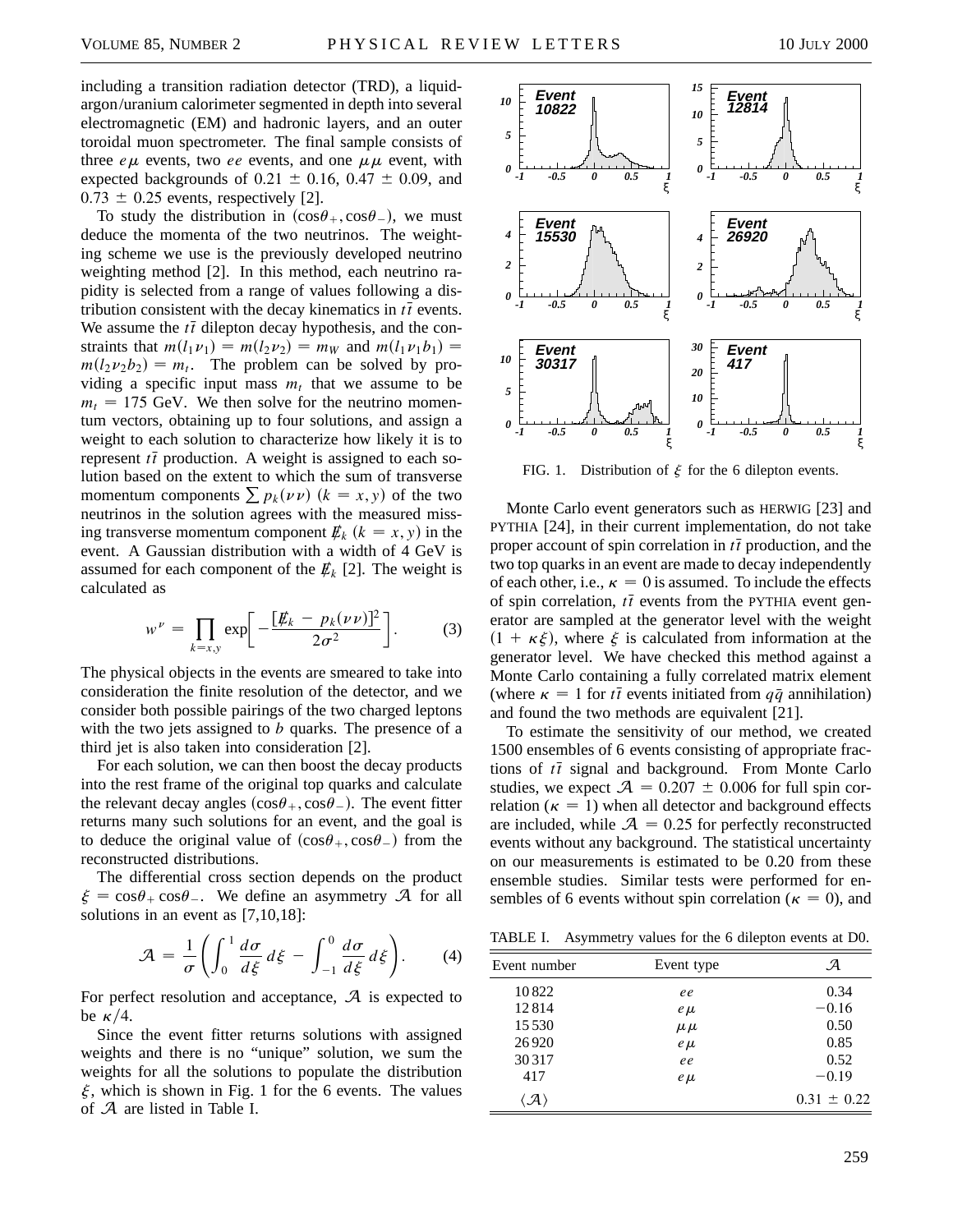we find an expected  $A = 0.115 \pm 0.005$ , while ideally  $A = 0$ . The main cause for loss of sensitivity is the incorrect pairing of the lepton with the jet. This produces a strong bias in  $\mathcal{A}$  [21]. From the Monte Carlo samples generated with values of  $\kappa$  between  $-1$  and 1, we find a linear relationship between  $\mathcal A$  and  $\kappa$ :  $\mathcal A = 0.112 + 0.088\kappa$ .

We obtain  $A = 0.31 \pm 0.22$  from our data, which translates into  $\kappa = 2.3 \pm 2.5$ , assuming that a linear relationship between  $A$  and  $\kappa$  also holds beyond  $-1 \le \kappa \le 1$ , though the values  $|\kappa| > 1$  are not physical.

Systematic uncertainties are negligible compared to the statistical uncertainty in our result. Varying the top quark mass by 5 GeV results in a shift in  $A$  of 0.01. There has been no theoretical calculation of effects of gluon radiation on the spin correlation of the top quarks. However, these effects were studied for spin-uncorrelated events (i.e.,  $\kappa = 0$ ) by including gluon radiation in the PYTHIA event generator. This results in a shift in  $\mathcal A$  of 0.0065  $\pm$  0.0063, where the error is due to finite Monte Carlo statistics. The asymmetry distribution expected from background is similar to that for spin-uncorrelated  $t\bar{t}$  events, and its impact is small.

To maximize the physical information present in the data, the full two-dimensional phase space of  $(cos \theta_+, cos \theta_-)$  is used in a two-dimensional binned likelihood analysis. The phase space is split into a  $3 \times 3$  grid, each side of which spans 1/3 of the range of  $\cos\theta_+$  and  $\cos\theta_-$ . The nine bins are populated for data with weights  $(w_1, \ldots, w_9)$  from the event fitter, with the distribution of weights for each event normalized to unity. Similar distributions are made for the generated Monte Carlo events using different values of  $\kappa$  for  $t\bar{t}$  signal and an appropriate admixture of background. Comparisons of data with Monte Carlo are used to extract  $\kappa$ .

Because an event populates each bin with fractional probability, a simple likelihood assuming a Poisson distribution may not be appropriate. Moreover, since the weights for each event satisfy the normalization condition  $\sum_i w_i = 1$ , only eight out of the nine weights are independent, and there are correlations among the weights in any given event.

To find eight independent variables, the covariance matrix  $C_{ij} = \text{cov}(w_i, w_j)$ ,  $(i, j = 1, ..., 8)$  is calculated from the Monte Carlo events for a given spin correlation  $\kappa$  and background, and diagonalized using a matrix *A*, such that  $A^{-1}CA$  has only diagonal elements. The new independent variables (i.e., diagonalized weights) are found by applying this transformation matrix to the weights,  $V = A^{-1}W$ , where  $W = (w_1, ..., w_8)^T$  and  $V = (v_1, ..., v_8)^T$ . The distributions  $f_i(i = 1, \ldots, 8)$  of the new variables  $v_i$  are used to define the likelihood

$$
\mathcal{L}(\kappa) = \prod_{i}^{N} \prod_{j=1}^{8} f_j(v_{ij}; \kappa), \qquad (5)
$$

where  $v_{ij}$  are the new variables for *i*th event and *N* is the number of events. By explicitly constructing the likeli-



FIG. 2. Plots of probability density for  $t\bar{t}$  events in the dilepton channels in  $(cos\theta_+) cos\theta_-$  phase space. Top left: Monte Carlo events with  $\kappa = -1$ ; top right: Monte Carlo events with  $\kappa =$  $+1$ ; bottom left: our data; and bottom right: the likelihood as a function of  $\kappa$  showing the 68% confidence limit of  $\kappa > -0.25$ . The box area is proportional to the summed weights in the bin.

hood, we do not have to make any assumptions about the underlying distributions of the weights.

The result is shown in Fig. 2. The probability densities for the Monte Carlo generator at  $\kappa = -1$  and  $\kappa = 1$ are shown for comparison. From the dependence of the likelihood on  $\kappa$ , we can set a 68% confidence interval at  $\kappa > -0.25$ , based on the line fit, in agreement with the SM prediction of  $\kappa = 0.88$ .

In conclusion, we have presented a search for spin correlation effects in the production of  $t\bar{t}$  pairs in  $p\bar{p}$  collisions at  $\sqrt{s}$  = 1.8 TeV, where the dominant production mechanism is expected to be the annihilation of incident  $q\bar{q}$  states. This analysis makes use of the fact that there exists an optimal spin quantization basis for the produced top quarks, and that the charged leptons from top-quark decays are most sensitive to the polarization of the top quark. From this analysis, we conclude that  $\kappa > -0.25$  at the 68% confidence level, which is compatible with correlation of spins expected on the basis of the standard model.

We thank the staffs at Fermilab and at collaborating institutions for contributions to this work, and acknowledge support from the Department of Energy and National Science Foundation (U.S.A), Commissariat à L'Energie Atomique and CNRS/Institut National de Physique Nucléaire et de Physique des Particules (France), Ministry for Science and Technology and Ministry for Atomic Energy (Russia), CAPES and CNPq (Brazil), Departments of Atomic Energy and Science and Education (India), Colciencias (Colombia), CONACyT (Mexico), Ministry of